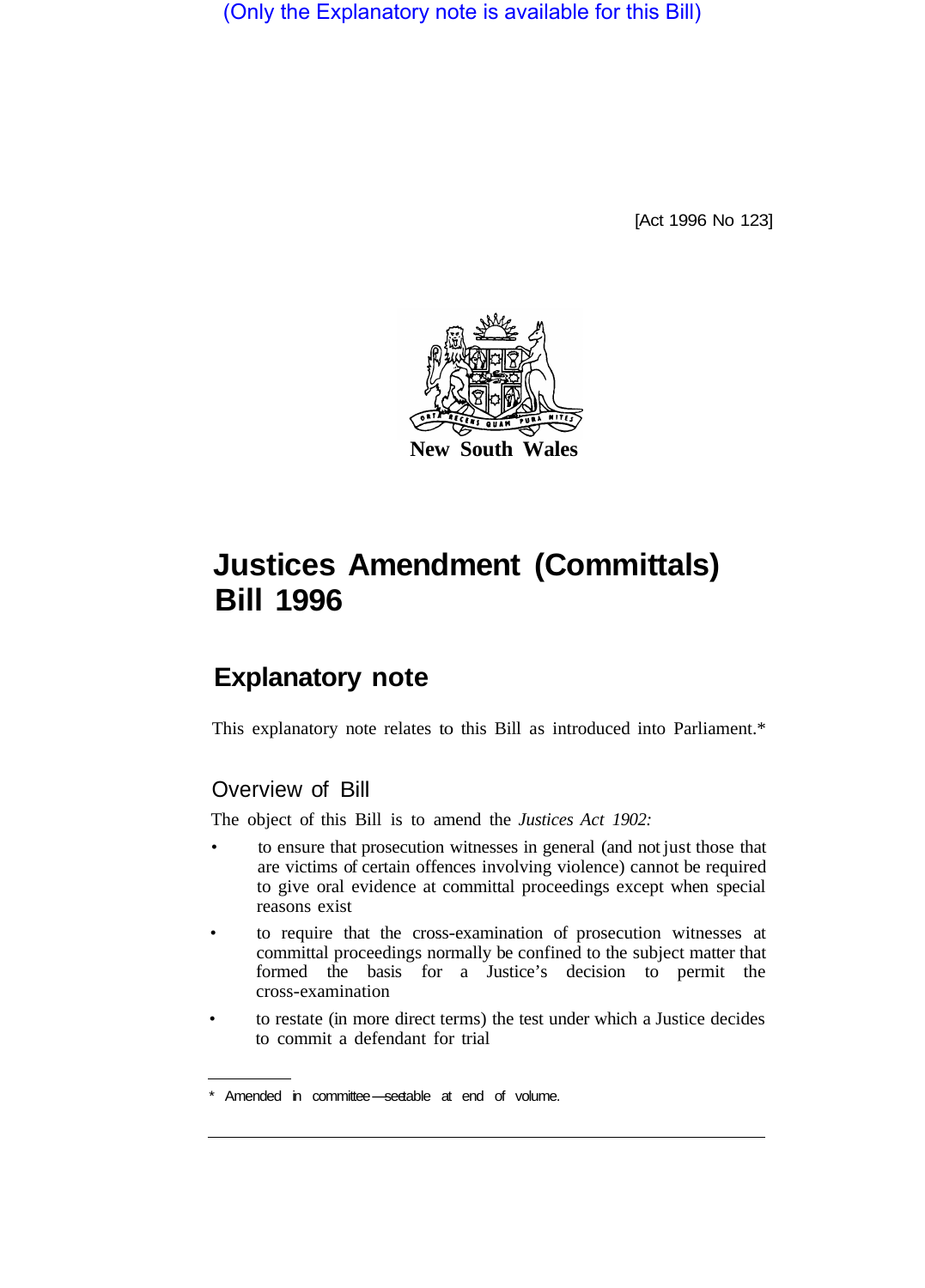Justices Amendment (Committals) Bill 1996 [Act 1996 No 123]

Explanatory note

- to make it clear that a Justice must not, at a committal hearing, exclude otherwise admissible evidence on discretionary grounds
- to repeal an obsolete provision permitting a prosecutor or witnesses to be bound over (or witnesses to be held in prison if they refuse to be bound over) to ensure their attendance at a trial.

### Outline of provisions

**Clause l** sets out the name (also called the short title) of the proposed Act.

**Clause 2** provides that the proposed Act will commence on a day or days to be appointed by proclamation.

**Clause 3** is a formal provision that gives effect to the Schedule of amendments to the *Justices Act 1902.* 

#### **Schedule 1 Amendments**

#### **Repeal of section 38**

**Schedule l [l]** repeals section 38 because it is obsolete. Under section 38, a Justice at committal proceedings can bind over the prosecutor and witnesses in those proceedings (or, if witnesses refuse to be bound over, order them to be held in prison) to ensure their attendance at the following trial. The provision currently applies to witnesses even if they themselves have not been charged with any offence.

**Schedule 1 [2], [10]** and **[11]** make consequential amendments.

#### **Restating the committal test**

**Schedule 1 [3]** amends section 41 to restate (in more direct terms) the test under which a Justice decides whether to commit a defendant for trial.

At present, the Justice must form an opinion whether, having regard to all the evidence before the Justice, a jury would not be likely to convict the defendant of an indictable offence, and commits the defendant for trial if not of that opinion (current section 41 (6)).

Under the proposed amendments, a Justice will decide, on the basis of the evidence before the Justice, whether there is a reasonable prospect that a jury would convict the defendant of an indictable offence.

Explanatory note page 2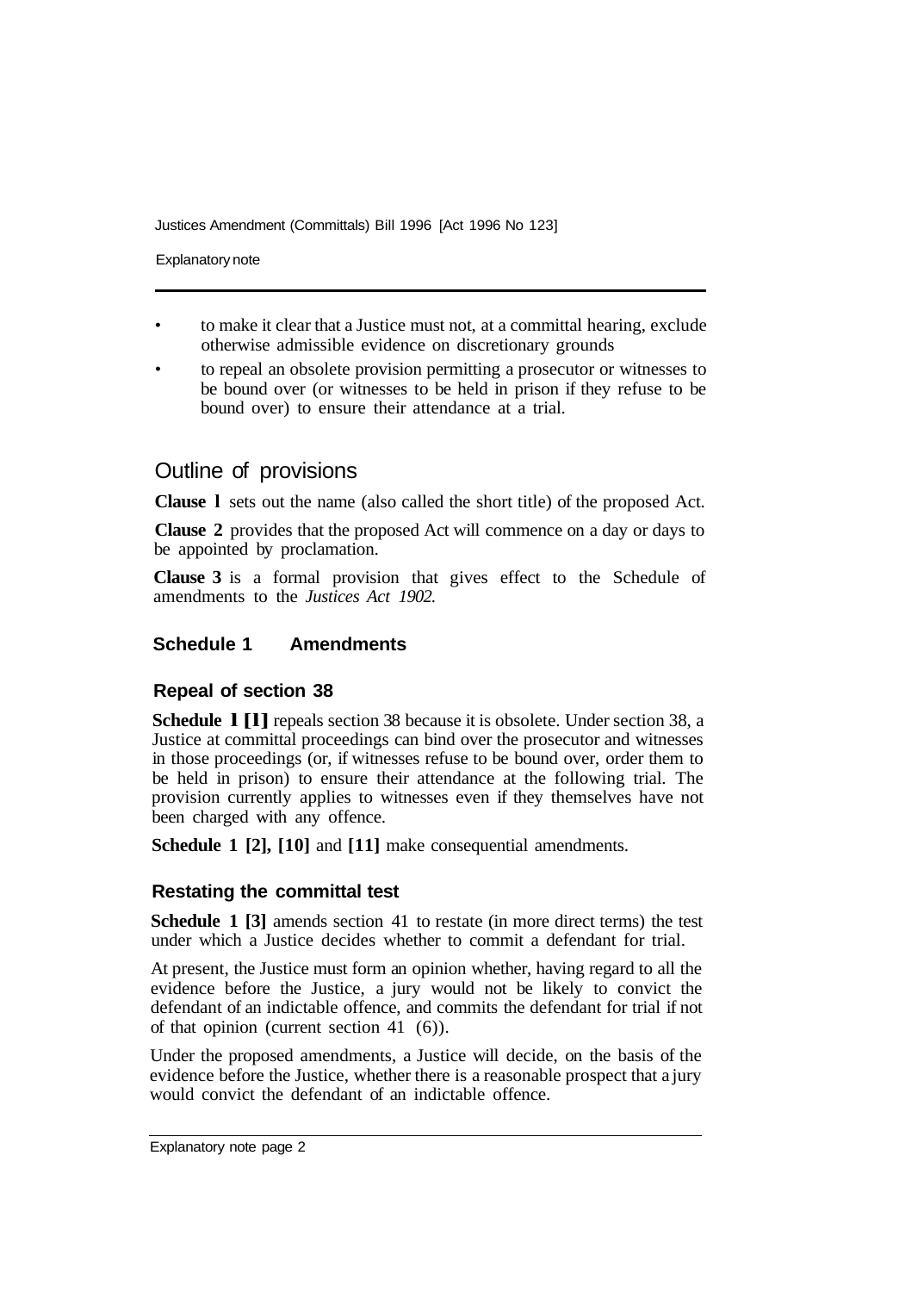Justices Amendment (Committals) Bill 1996 [Act 1996 No 123]

Explanatory note

#### **Discretionary exclusion of evidence**

Under proposed section 41 (8A) (as inserted by Schedule 1 [4]) and section 48F (1) (as amended by Schedule 1 [8]), a Justice must not exclude otherwise admissible evidence on discretionary grounds (such as unfairness). Instead, the Justice is to leave those decisions for the trial Judge. At present, it is not clear from the *Justices Act 1902* to what extent a Justice at committal proceedings is required to determine questions of discretionary exclusion.

#### **Restricting the scope of cross-examination**

**Schedule 1 [5]** amends section 41 to require that when, for special reasons, the cross-examination of prosecution witnesses is permitted at committal proceedings, the Justice must normally ensure that the cross-examination does not stray from the subject matter on which the special reasons were based (proposed section  $41$  (10)).

#### **Restricting further the use of oral examination at committal proceedings**

The tendering of written statements as prosecution evidence at committal proceedings is the normal procedure. However, under section 48E it is still possible for a defendant to give notice that renders a written statement inadmissible and so effectively force the appearance of the witness who made the statement (or the withdrawal of the evidence of that witness). The operation of section 48E is restricted by section 48EA in cases where the witness is a victim of an offence involving violence.

It is also possible under section 48E for a Justice to order the appearance of a witness if there are special reasons why it is in the interests of justice to do so *(even if* the witness is a victim of a violent offence: section 48EA).

**Schedule 1 [6]** replaces section 48E (and Schedule 1 [7] omits section 48EA) to extend the restriction so that *no* prosecution witness can be required to attend unless there are special reasons that relate to the interests of justice.

**Schedule l [9]** makes a consequential amendment.

#### **Savings, transitional and ether provisions**

**Schedule 1 [12]** amends the Second Schedule to the *Justices Act 1902* to insert a savings and transitional provision as a consequence of the above